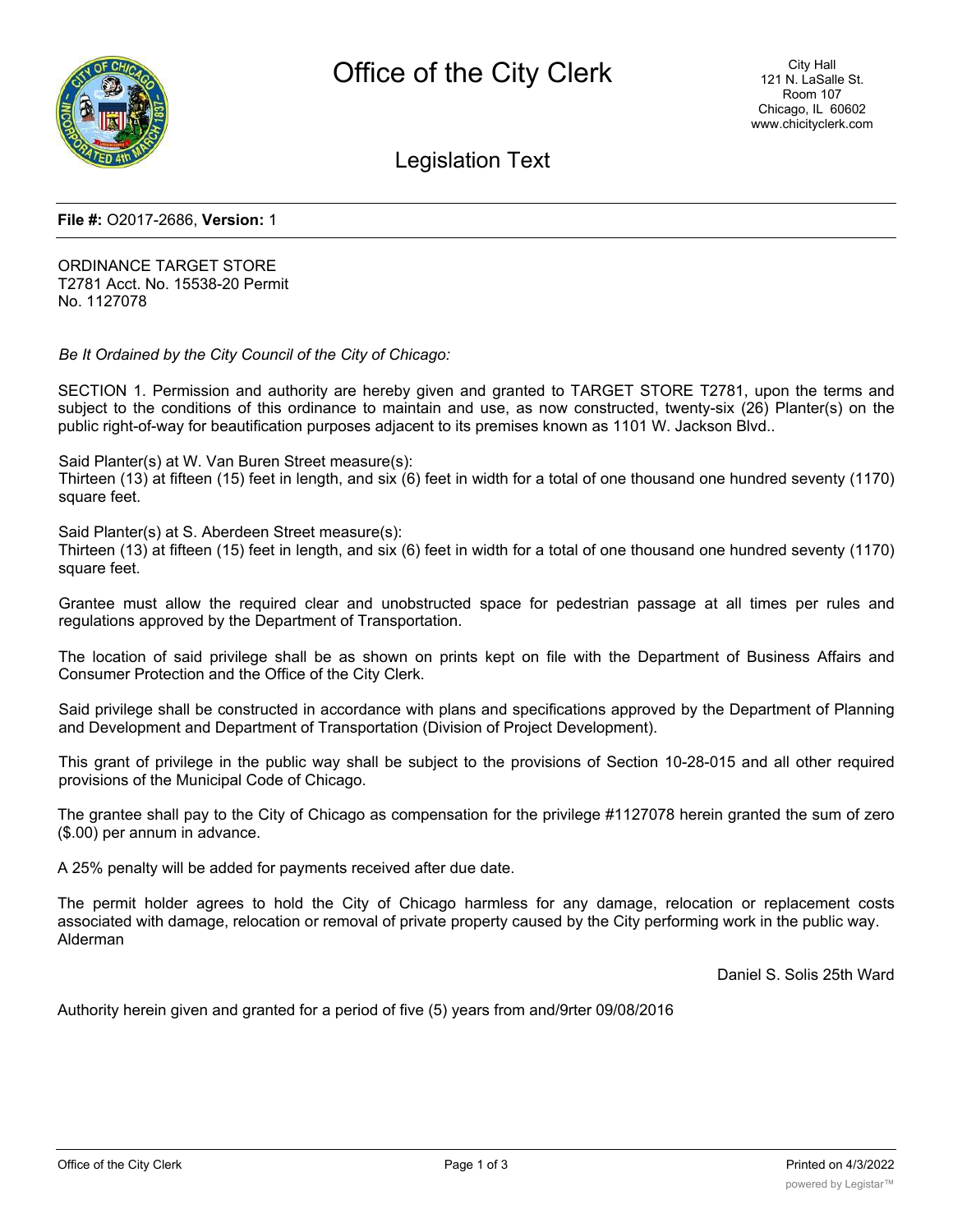

## **PLANTER ADDRESSES TTI6-TI40 W VAN BUREN ST**

1 inch =  $30 \text{ ft}$ .

# **LEGEND**

ELECTRICAL OUTLET IRRIGATION CONDUIT ELECTRICAL CONDUIT

S Lj \_i o o 1 CM CM B C3>; I I

§<br><sub>Q</sub> DI CO CO -

>-a. o o

Department of Business Affairs and Consumer Protection Small Business Center - Public Way Use Unit City Hall - 121 N. LaSalle Street, Room 800 • Chicago, II. 60602 312-74-GOBIZ/312-744-6249 • (312) 744-1944 (TTY) <http://wvw.cirvofchicauo.orti/bacp>